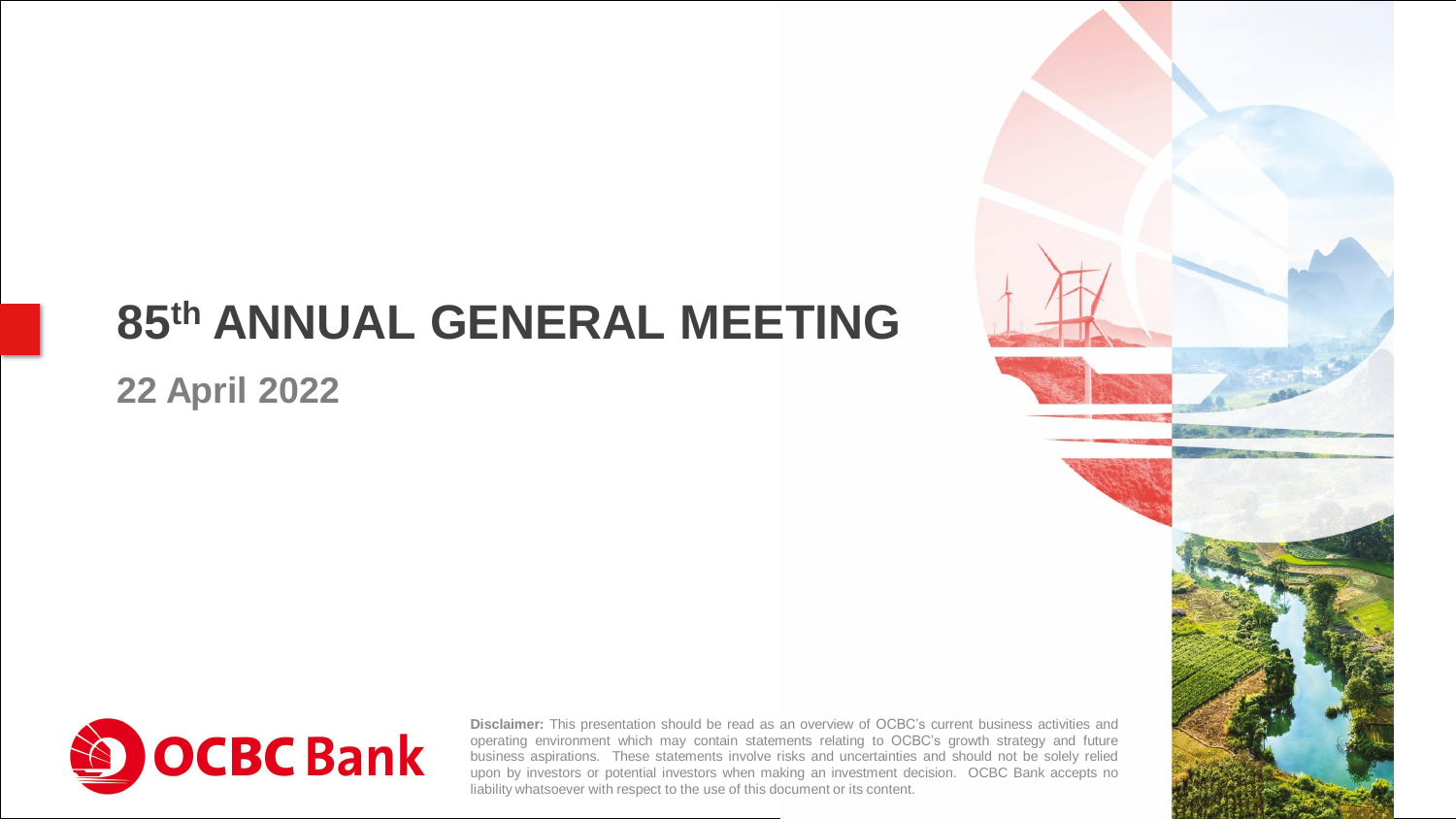#### **Group Children Group Chief Executive Officer Presentation**

**Helen Wong**



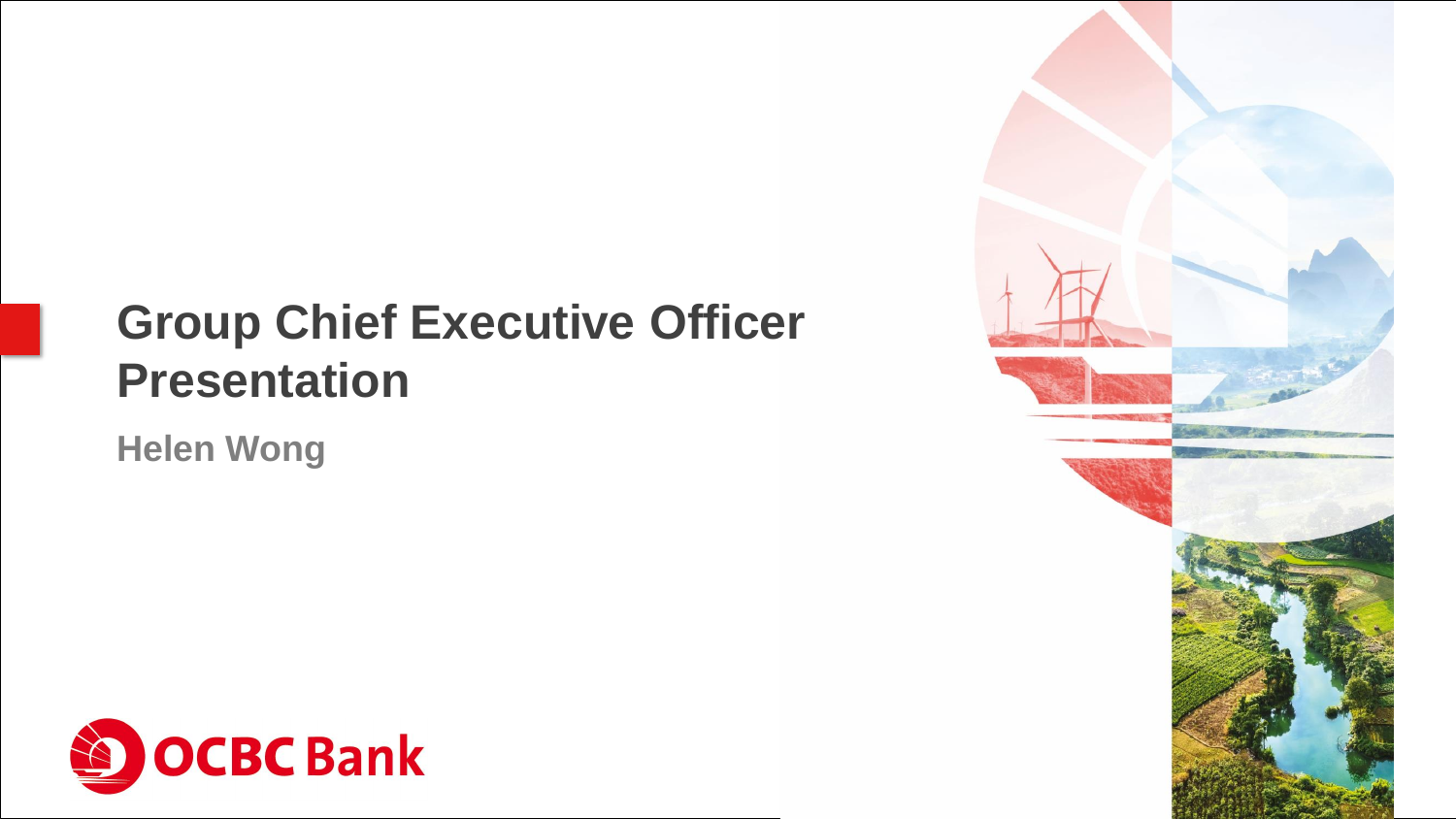# **Agenda**

2021 Performance

2022 Outlook





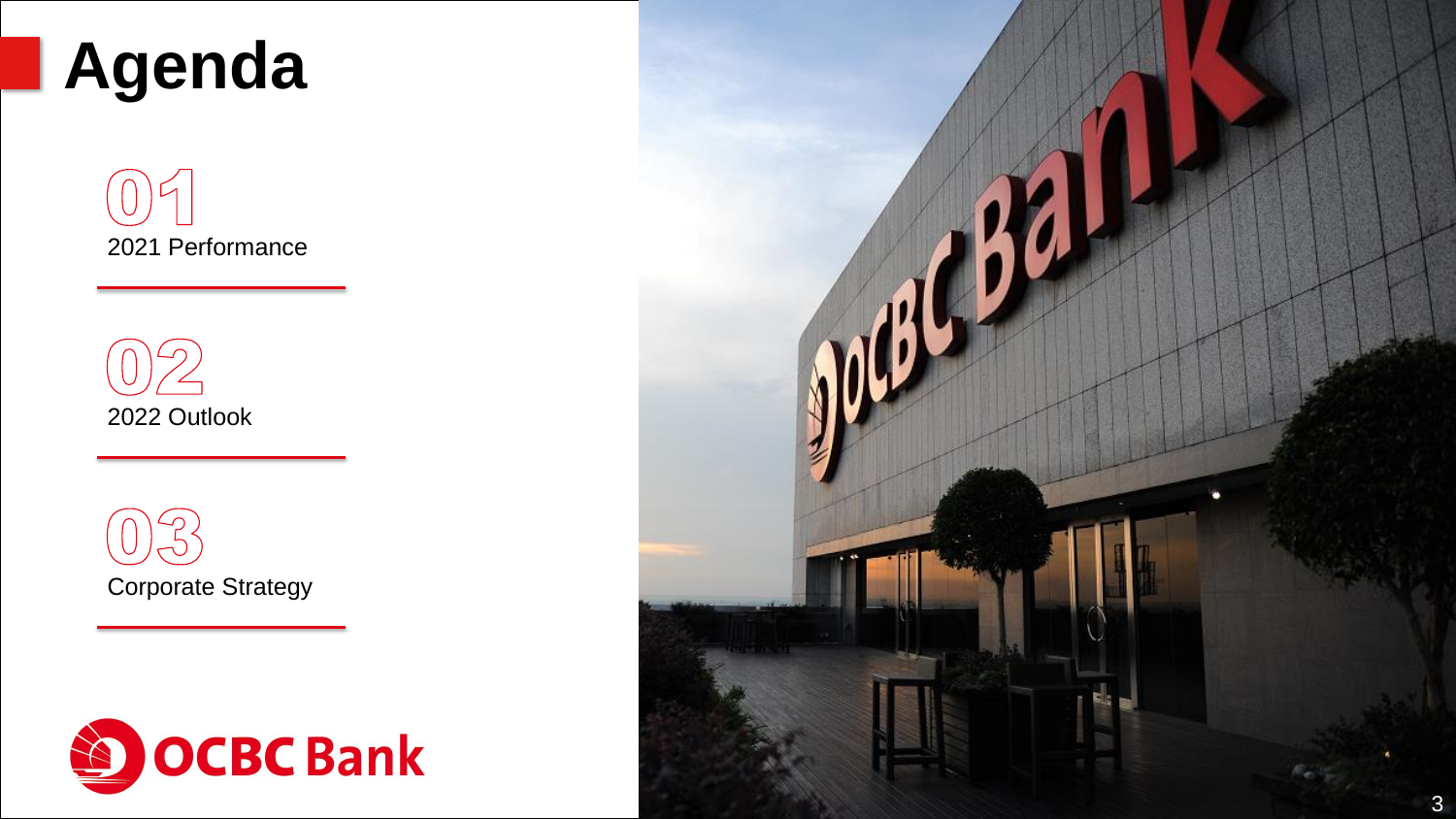

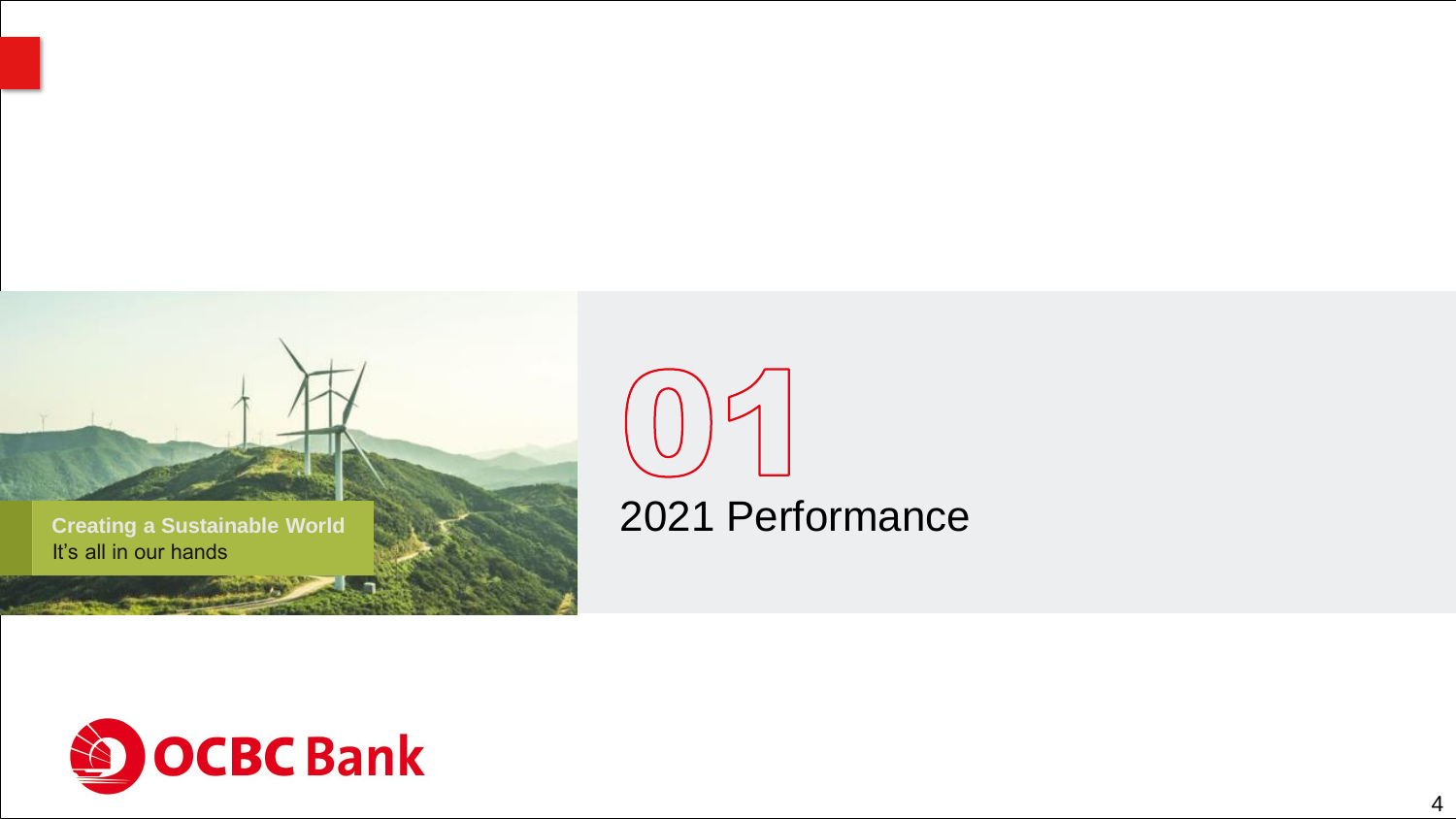# **Delivered Operational Excellence in 2021**



Sharpened key strategic priorities to capitalise on growth opportunities

Refined organisational structure to drive customer experience, boost efficiency and manage risks prudently



Stepped up customer engagement with enhanced digital offerings

Provided added support measures to employees to ensure their safety and health



Advanced sustainability and ESG agenda to deliver meaningful impact for stakeholders



- **OCBC emerged from 2021 as a more resilient and stronger bank**
- **Well-positioned to capture the opportunities arising from Asia's promising growth trajectory**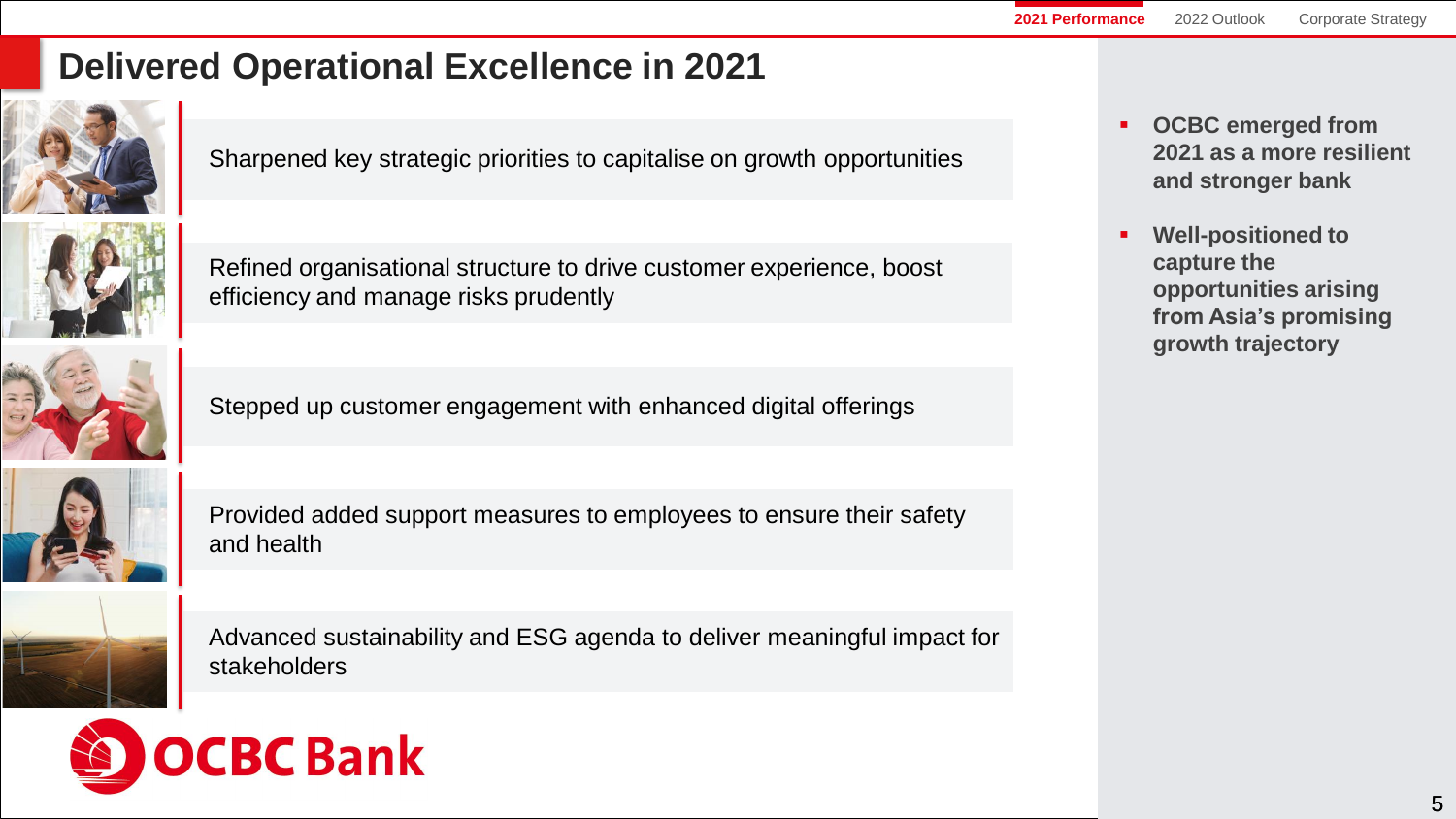#### **2021 Earnings Back to Pre-pandemic Level**

| <b>S\$ million</b>                        | 2021     | 2020     | YoY<br>$+$ /(-)% |
|-------------------------------------------|----------|----------|------------------|
| Net interest income                       | 5,855    | 5,966    | (2)              |
| Non-interest income                       | 4,741    | 4,173    | 14               |
| <b>Total income</b>                       | 10,596   | 10,139   | 5                |
| <b>Operating expenses</b>                 | (4, 764) | (4, 439) | $\overline{7}$   |
| <b>Operating profit</b>                   | 5,832    | 5,700    | $\overline{2}$   |
| <b>Associates</b>                         | 824      | 612      | 35               |
| <b>Operating profit before allowances</b> | 6,656    | 6,312    | $5\phantom{.0}$  |
| Allowances for impaired assets            | (855)    | (1, 179) | (28)             |
| Allowances for non-impaired assets        | (18)     | (864)    | (98)             |
| Amortisation, tax and NCI                 | (925)    | (683)    | 35               |
| <b>Net profit</b>                         | 4,858    | 3,586    | 35               |



- **Group ROE improved to 9.6%**
- **Robust growth in noninterest income driven by broad-based fee growth and increased insurance profit**
- **Higher expenses led by increase in staff costs linked to strategic expansion and business activity growth**
- **Significantly lower allowances from improved operating outlook**
- **NPL ratio stable at 1.5%**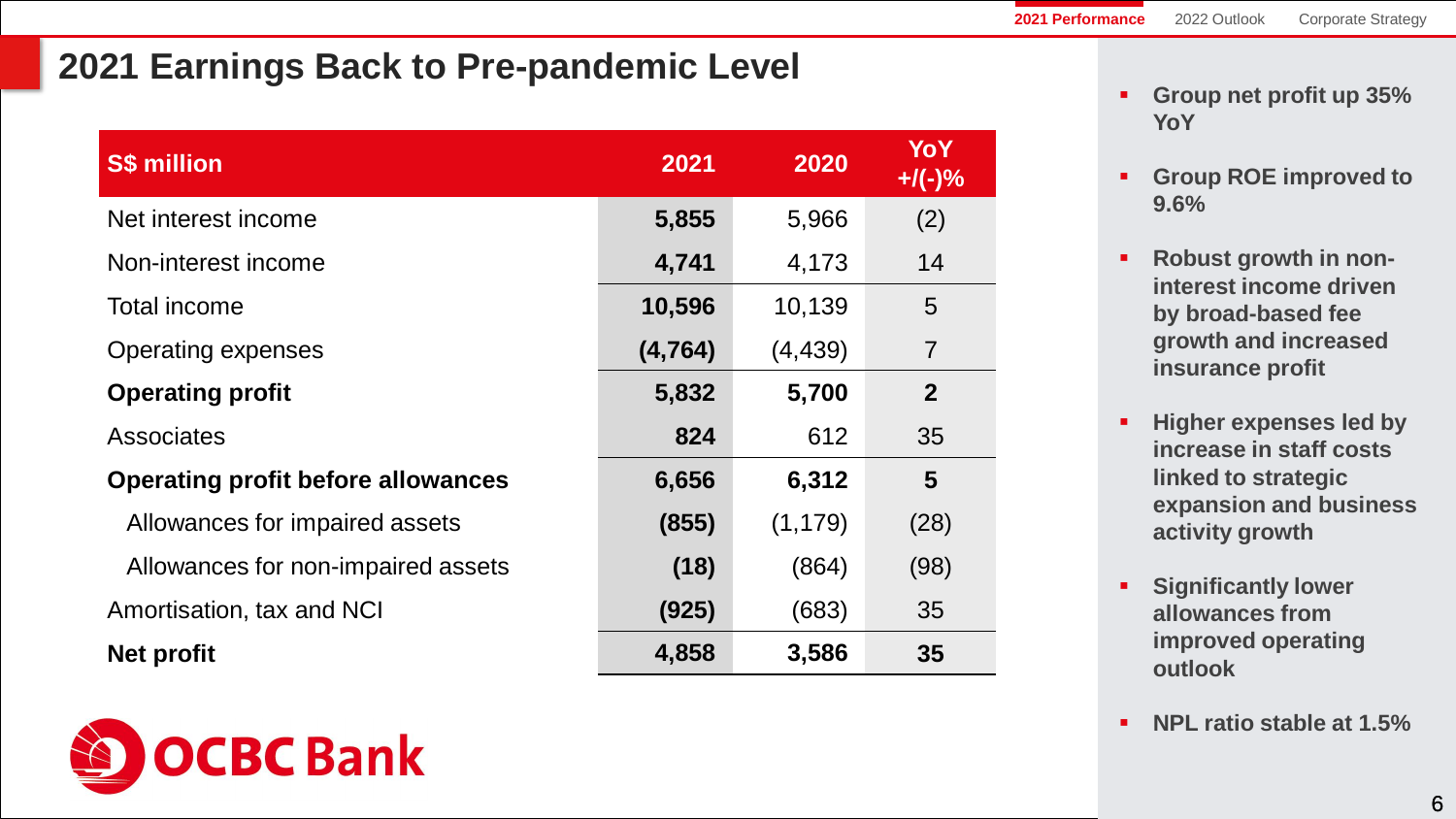# **Diversified Franchise**



▪ **Diversified franchise provides a strong base for OCBC to consistently achieve resilient and balanced earnings across economic cycles**

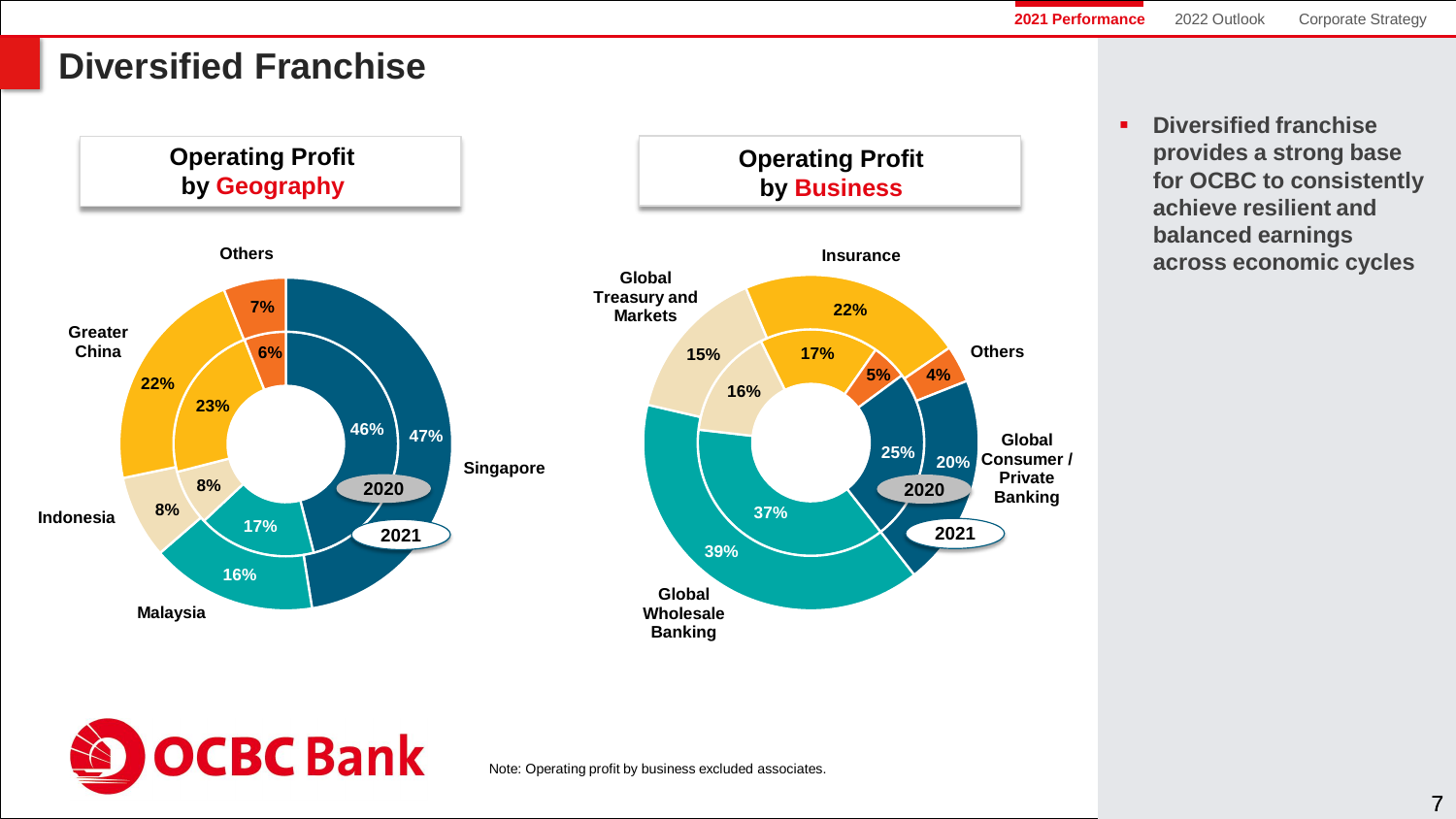**2021 Performance** 2022 Outlook Corporate Strategy

# **Robust 2021 Performance Across Three Business Pillars**



- **Banking net profit second highest on record**
- **Wealth management income at a new high**
- **Insurance business recorded strong growth**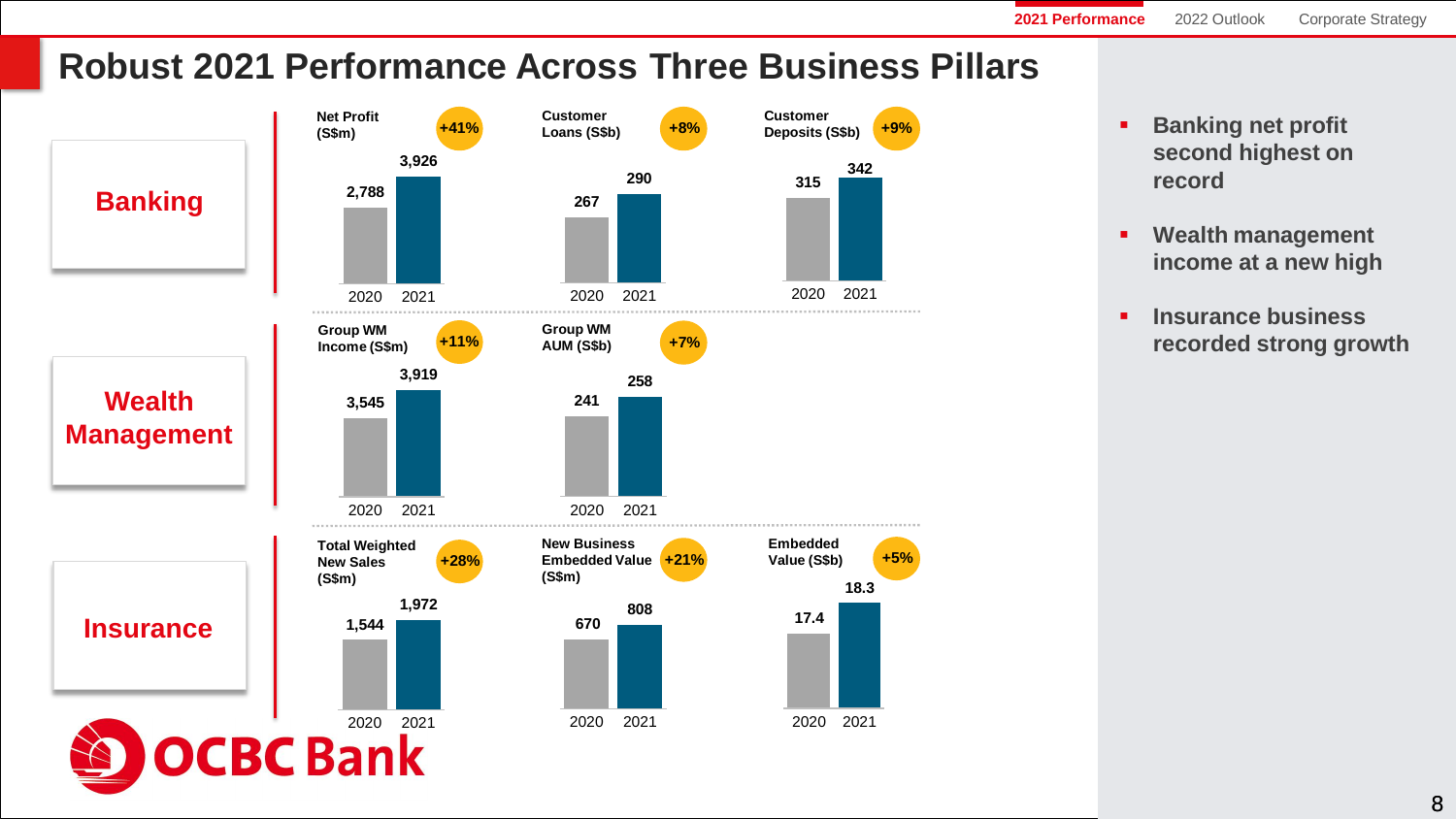## **Sustained Loan and Deposit Growth Momentum**





- **Broad-based loan growth led by Singapore, Greater China and international network**
- **Growth in customer deposits driven by CASA deposits; CASA ratio at 63.3%**
- **Loans-to-deposits ratio at 83.6%**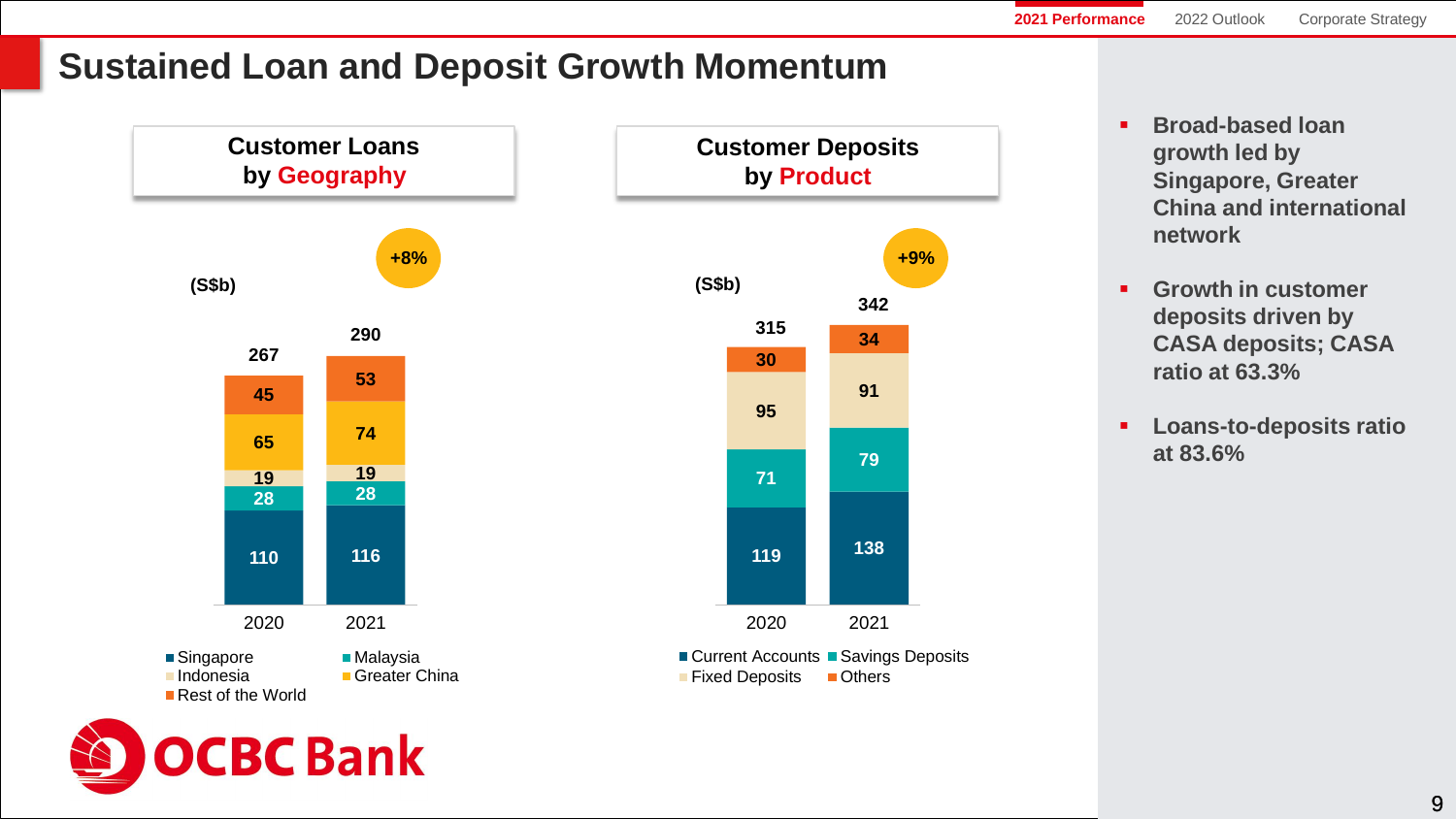# **Strong Balance Sheet Fundamentals**



- **Example 1 Strong ability to buffer against cyclical economic downturns and macrouncertainties**
- **Around 80% of funding base comprised customer deposits**
- **Strong capital position**
- **Regulatory ratios were all well above respective regulatory requirements**



1/ Funding comprises customer deposits, bank deposits, debts issued, capital and reserves.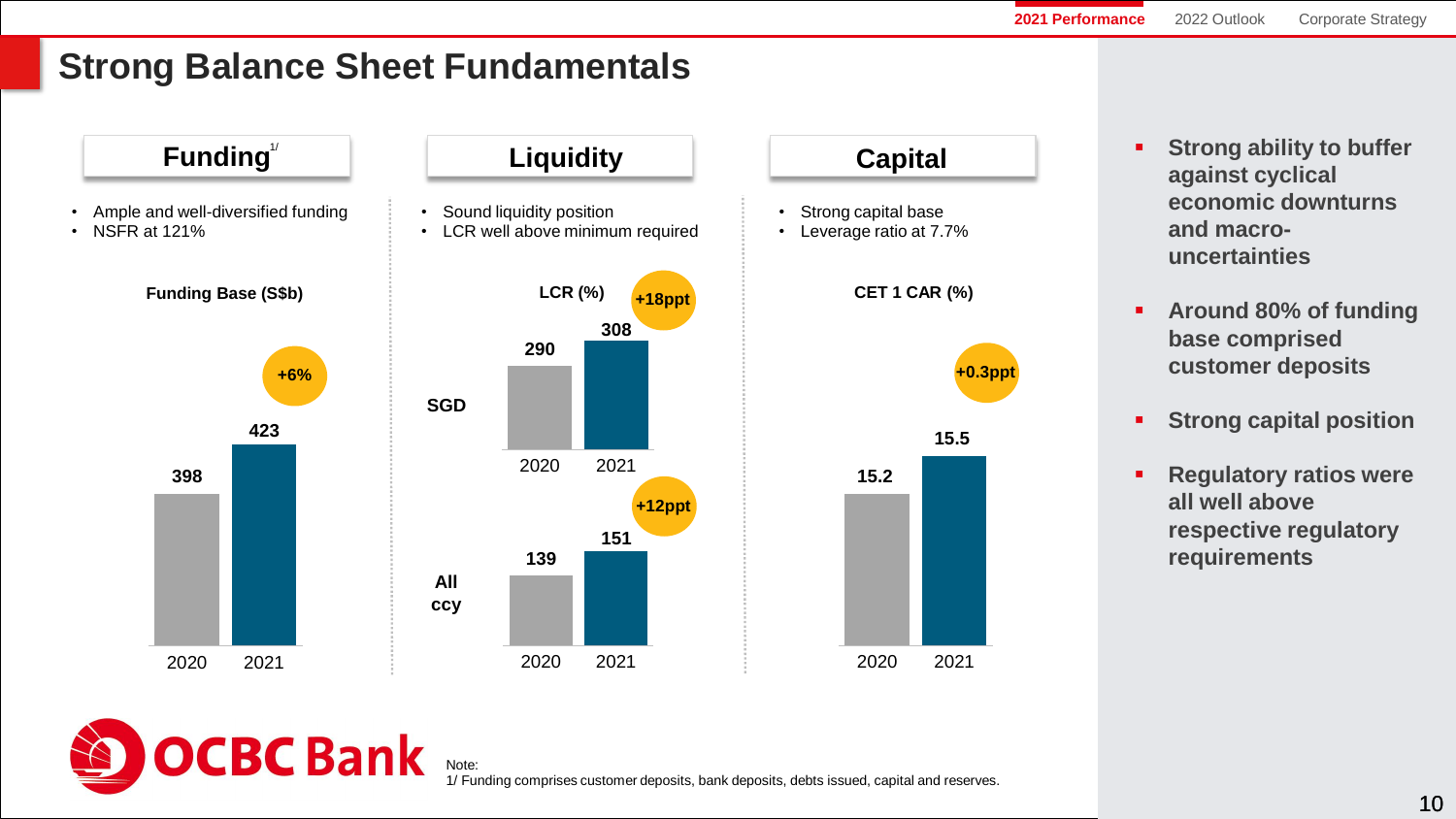## **Sustainable and Progressive Dividend**



- **2021 total dividend at 53 cents per share, back to 2019 prepandemic level**
- **Payout represented 49% of 2021 Group net profit**



1/ In July 2020, the MAS called on locally-incorporated banks headquartered in Singapore to cap total dividends per share for 2020 at 60% of that for 2019. This aims to bolster the banks' resilience and capacity to support lending to customers while also meeting the needs of shareholders. In July 2021, the dividend cap was lifted for the 2021 dividend.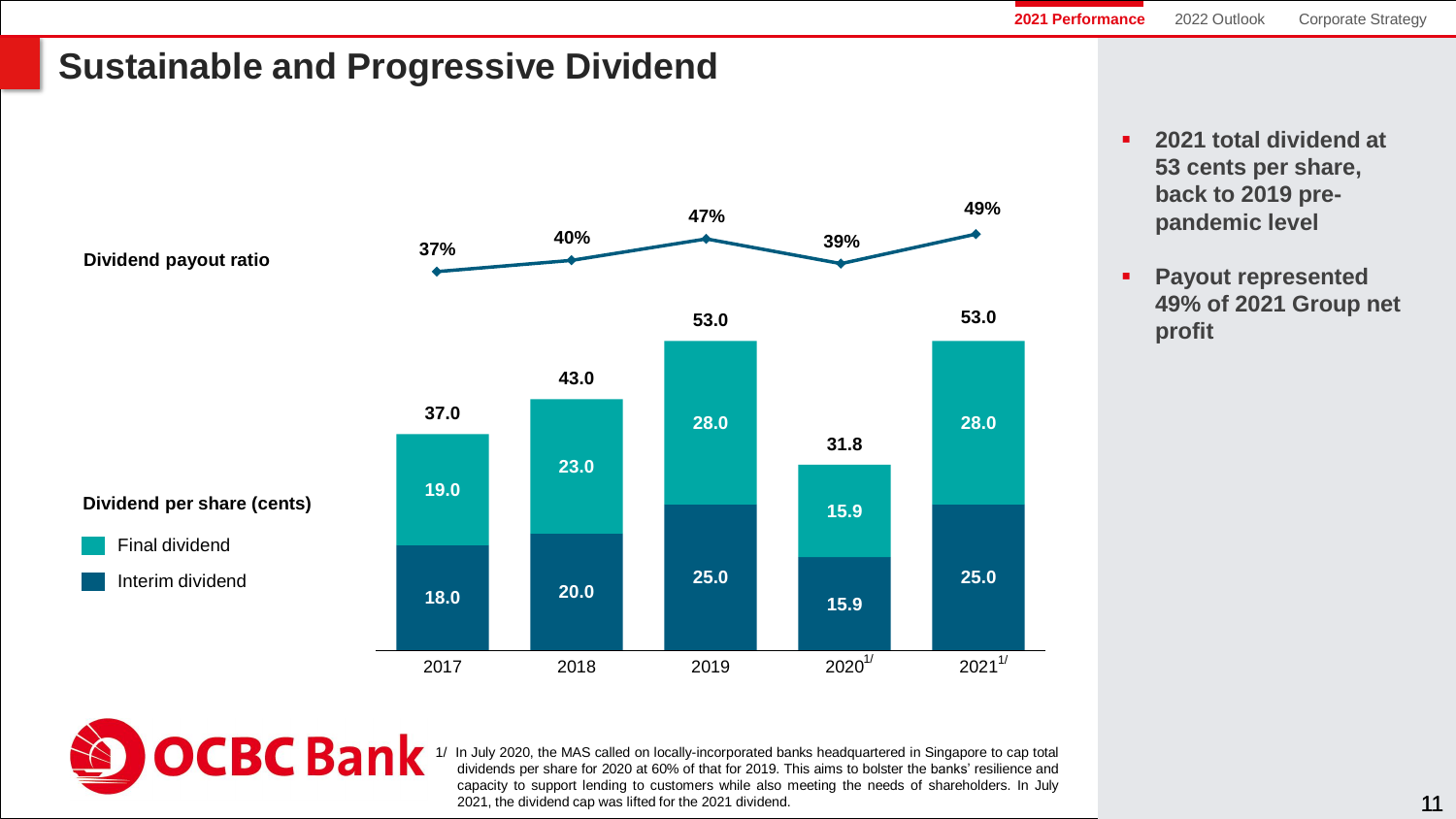



2022 Outlook

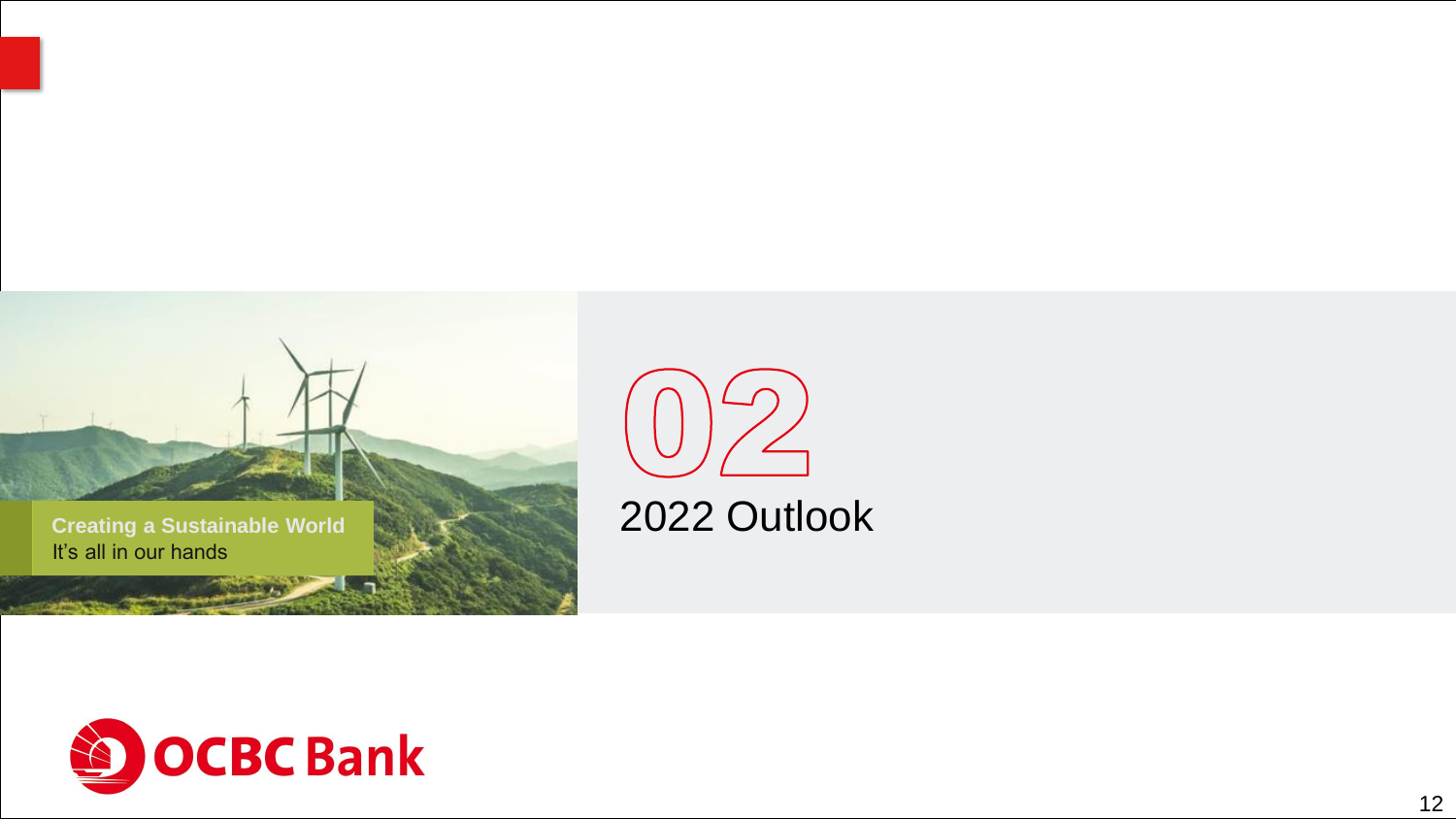#### **2022 Outlook**

- ❑ **Asia's growth remains resilient**
- ❑ **Liberalisation of international travel and easing of movement restrictions to spur growth**
- ❑ **US Fed interest rate hikes to provide net interest income uplift**

#### ❑ **Watchful of potential headwinds**

- Geopolitical environment remains volatile
- Contractionary effects of stimulus measures and tightening of US monetary and fiscal policies
- Inflationary pressures from sharp increases commodity and energy prices
- Supply chain disruptions could place further drag on global output growth
- Emergence of new Covid-19 variants can prolong pandemic

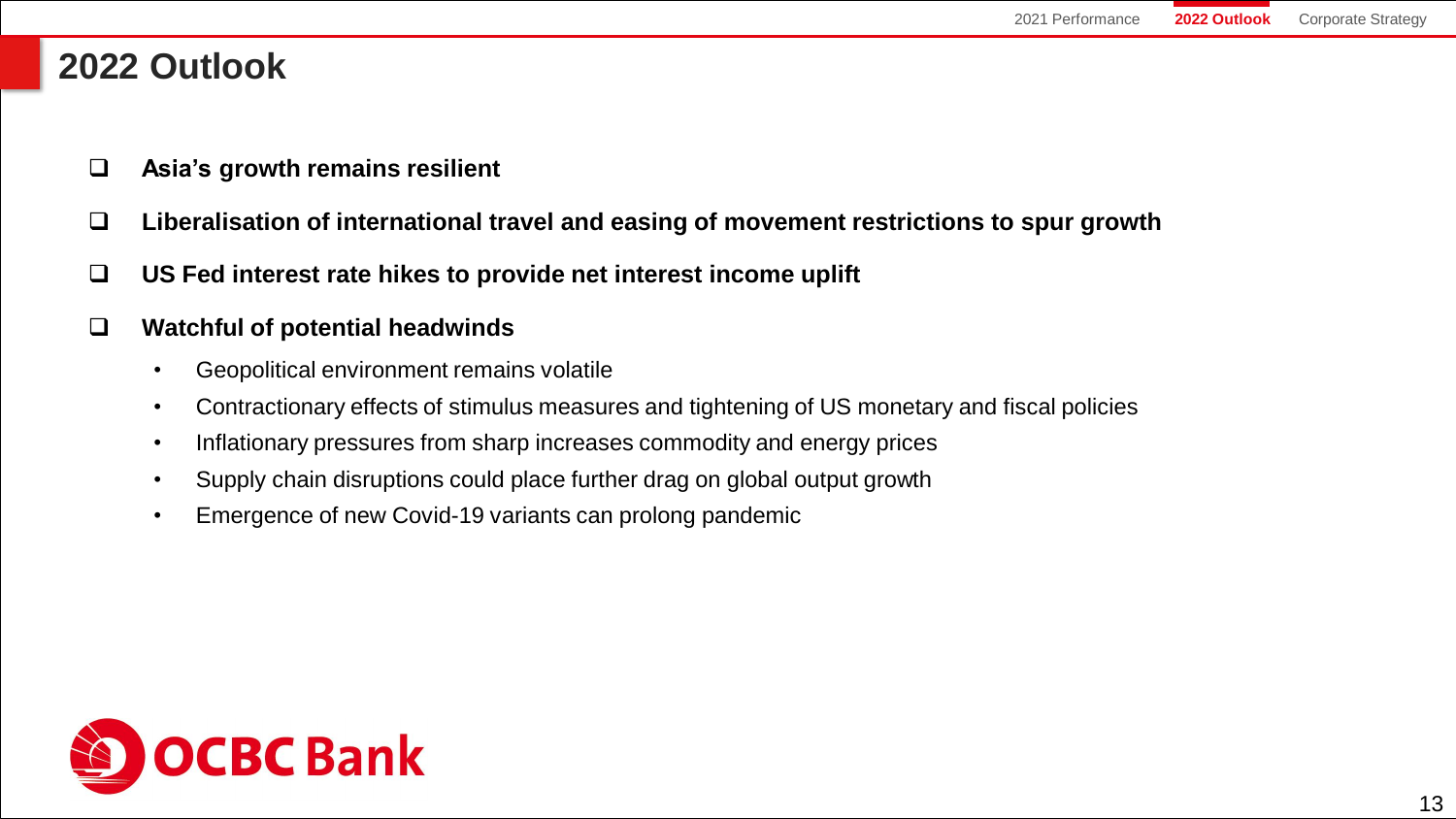



Corporate Strategy

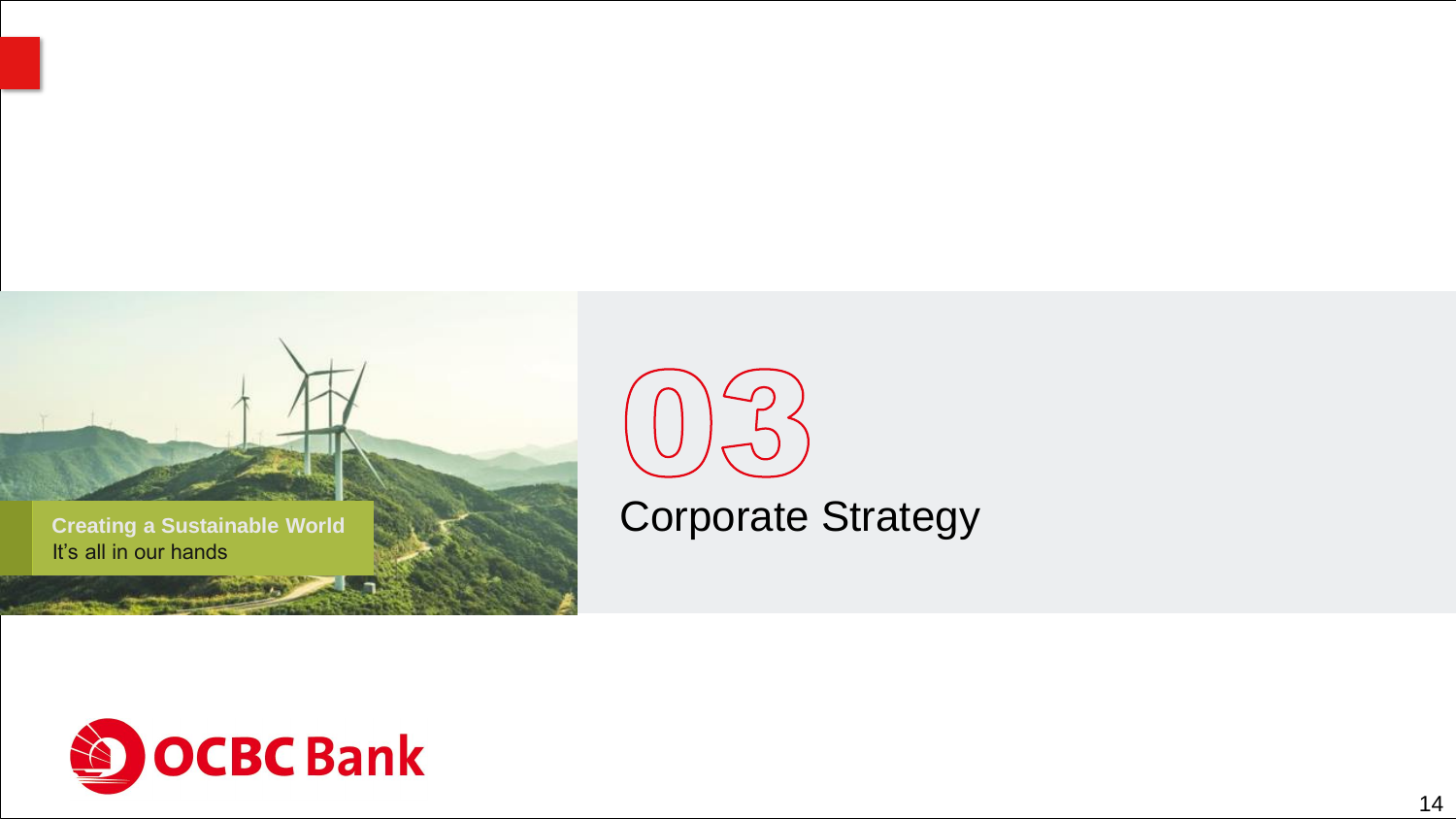#### **Excel for Sustainable Growth**

#### **3-year strategy refresh to drive growth and reinforce core strengths (2022 – 2024)**

| <b>Drive Growth</b> |
|---------------------|
|---------------------|

**Four growth priorities to capture regional trade, investment and wealth flows**

**Capture rising Asian wealth with our SG-HK hubs and digital propositions**

**Support increasing ASEAN-Greater China trade and investment flows**

**Unlock value from New Economy and high-growth industries**

**Drive transition to a sustainable low-carbon world**

#### **Reinforce Strengths**

**Accelerating investments in transformation, digitalisation and people assets**

**Comprehensive regional franchise under "One Group"** 

**Invest in accelerating digital transformation** 

**Strengthen our people assets and culture**

**Build on our capital and risk management strengths**

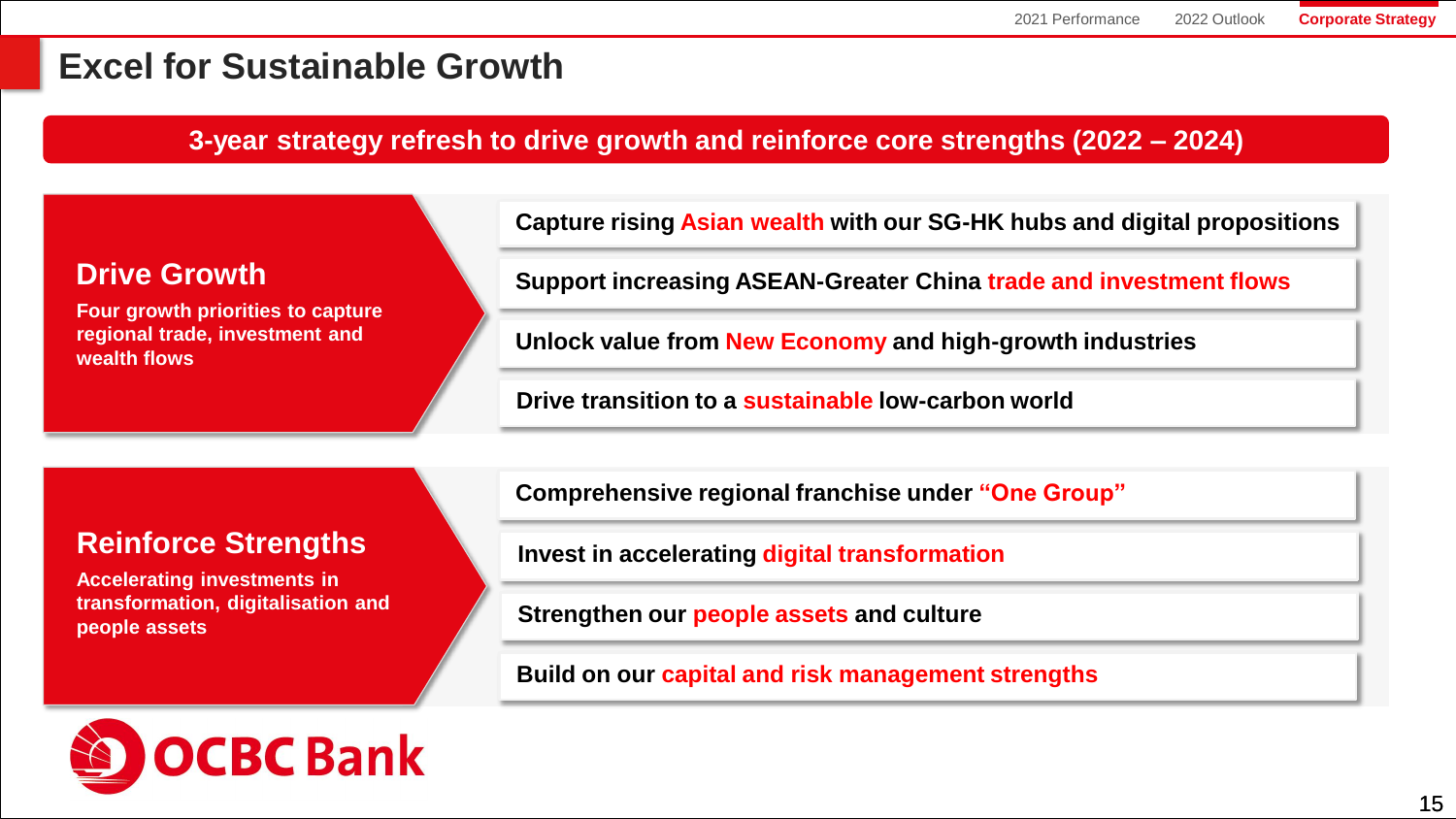#### **Building a Low-Carbon Future**

**Support customer transition to a low-carbon world**

- ❑ Developed a 5-year Climate Strategy to accelerate sustainable transition
- ❑ Surpassed sustainable financing target of S\$25 billion by 2025, set new target of S\$50 billion by 2025
- ❑ Ceased all new financing to new coal-fired power plants and thermal coal mines
- ❑ Established OCBC SME Sustainable Finance Framework for SMEs to easily access green finance

❑ Continue to develop innovative solutions to meet customers' changing needs

#### **Actively reduce our environmental footprint**

- ❑ Target to achieve carbon neutrality for banking operational emissions in 2022
	- **EXP** Increase renewables in our energy mix
	- Convert corporate cars to electric vehicles
	- Reduce business air travel
	- Reduce energy consumption and improve energy efficiency
	- Work with partners to invest in carbon credit-generating projects
- ❑ Promote sustainable procurement

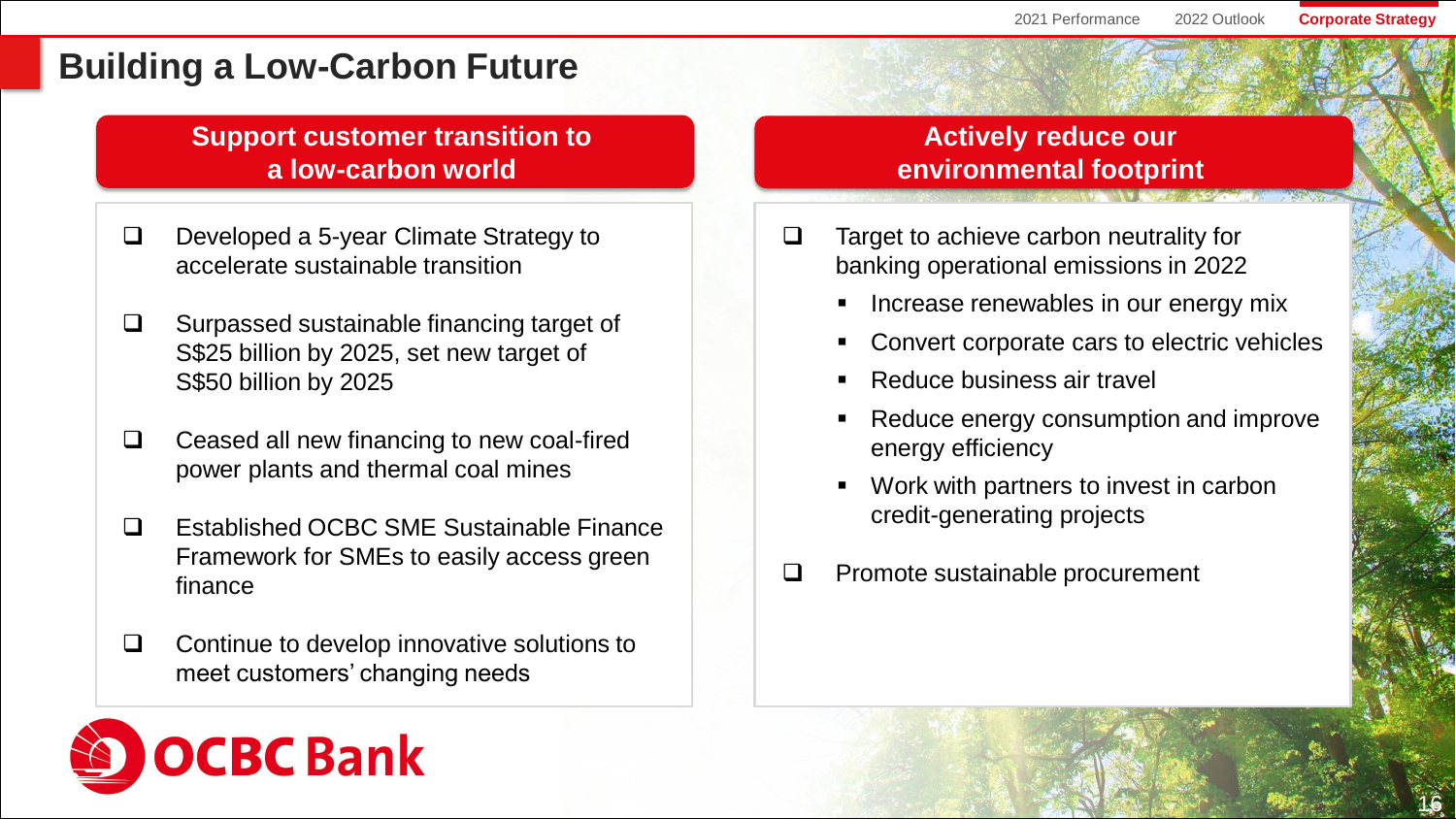17

#### **Creating a Sustainable World Together**

#### **Drive awareness in climate change**

- ❑ Published inaugural Task Force on Climaterelated Financial Disclosures (TCFD) report
- ❑ Adopted the Equator Principles and Poseidon Principles
- ❑ Launched the OCBC Climate Index to measure awareness and influence behavioral change

#### **Invest in our people and help our communities**

- ❑ Donated S\$3.2 million and supported more than 275,000 beneficiaries
- ❑ Aim to support 1 million vulnerable individuals by 2023 under #OCBCCares Programme
- ❑ Prioritise employees' safety and well-being
- ❑ Continue to upskill and reskill employees